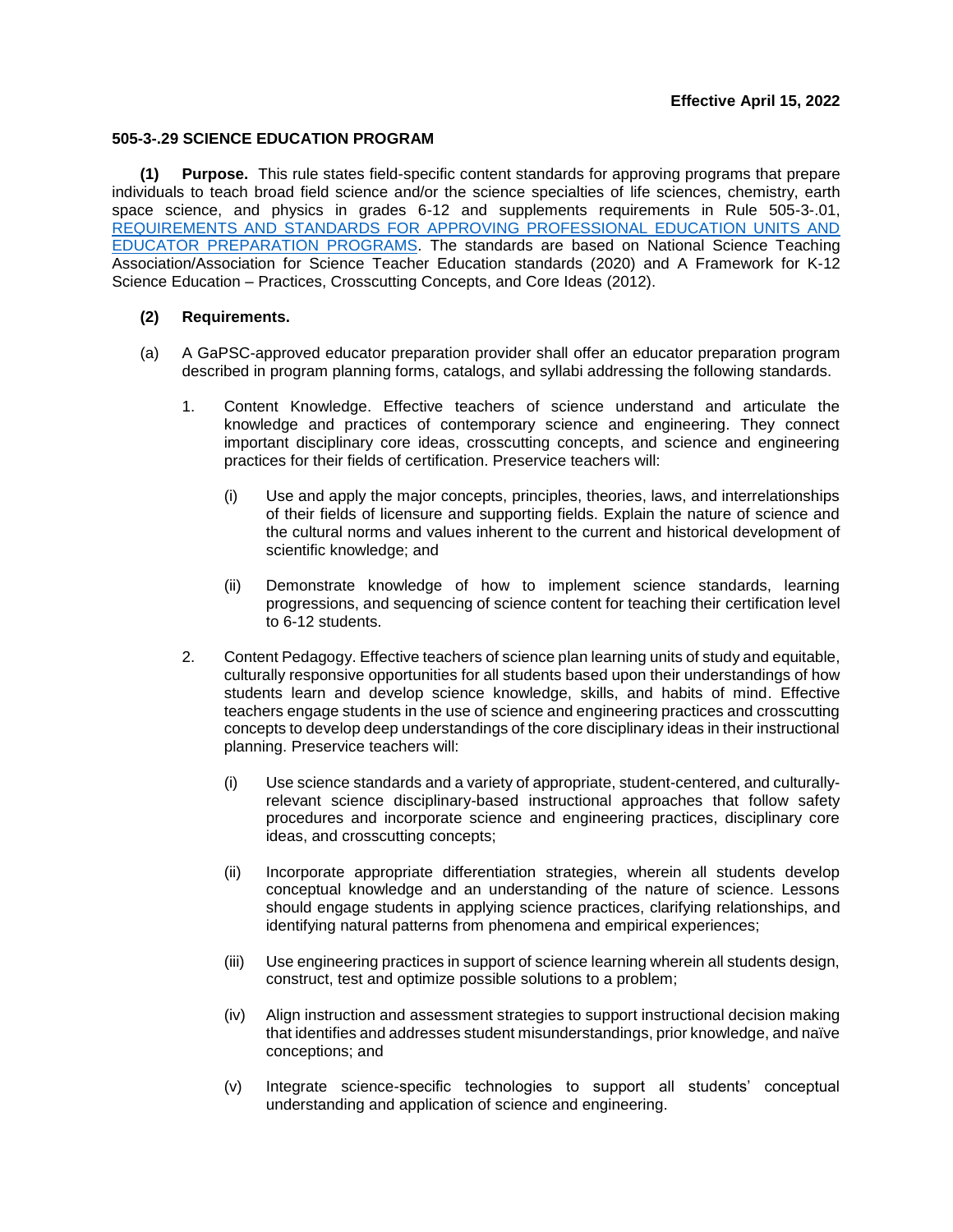- 3. Learning Environments. Effective teachers of science are able to plan for engaging all students in science learning by identifying appropriate learning goals that are consistent with knowledge of how students learn science and are aligned with standards. Plans reflect the selection of phenomena appropriate to the social context of the classroom and community, and safety considerations, to engage students in the nature of science and science and engineering practices. Effective teachers create an anti-bias, multicultural, and social justice-learning environment to achieve these goals. Preservice teachers will:
	- (i) Plan a variety of lessons based on science standards that employ strategies that demonstrate their knowledge and understanding of how to select appropriate teaching and motivating learning activities that foster an inclusive, equitable, and anti-bias learning environment;
	- (ii) Plan learning experiences for all students in a variety of environments (e.g., the laboratory, field, virtual, and community) within their fields of certification;
	- (iii) Plan lessons in which all students have a variety of opportunities to obtain information, evaluate, communicate, investigate, collaborate, learn from mistakes, and defend their own explanations of phenomena, observations, and data. This includes the proposal and defense of potential solutions to real-world, authentic, scientific and engineering problems; and
	- (iv) Plan and implement instruction incorporating universal technologies that support and enhance virtual learning either in person or digitally to include all students in investigation and application of science content, engineering practices, and crosscutting concepts.
- 4. Safety. Effective teachers of science demonstrate biological, chemical, and physical safety protocols in their classrooms and workspace. They also implement ethical treatment of living organisms and maintain equipment and chemicals as relevant to their fields of certification. Preservice teachers will:
	- (i) Implement activities appropriate for the abilities of all students that demonstrate safe techniques for the procurement, preparation, use, storage, dispensing, supervision, and disposal of all chemicals/materials/equipment used within their fields of certification;
	- (ii) Demonstrate an ability to: recognize hazardous situations including overcrowding; implement emergency procedures; maintain safety equipment; provide adequate student instruction and supervision; and follow policies and procedures that comply with established state and national guidelines, appropriate legal state and national safety standards (e.g., Occupational Safety and Health Administration, National Fire Protection Association, Environmental Protection Agency), and best professional practices (e.g., National Science Teaching Association, Georgia Science Teachers Association, National Science Education Leadership Association). This includes awareness of personal liability, duty of care as it relates to students (face-to-face and remote), fellow staff, and visitors to the classroom;
	- (iii) Demonstrate ethical decision-making with respect to safe and humane treatment of all living organisms in and out of the classroom, and comply with the legal restrictions and best professional practices on the collection, care, and use of living organisms as relevant to their fields of certification; and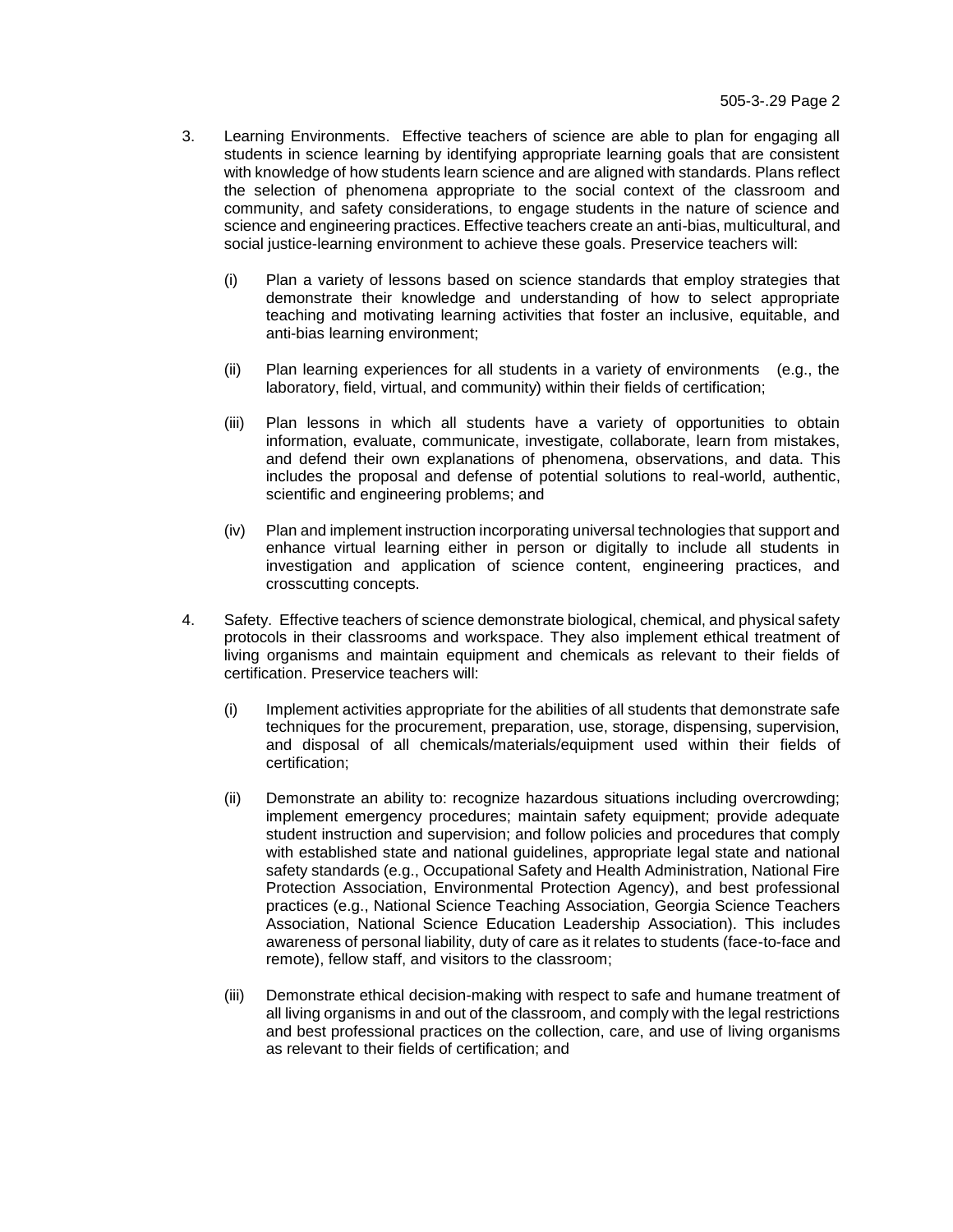- (iv) Demonstrate an awareness of safety implications associated with remote learning. This includes awareness of personal responsibility for instructing students on safety precautions for remote learning.
- 5. Impact on Student Learning. Effective teachers of science provide evidence that students have learned and can apply disciplinary core ideas, crosscutting concepts and science and engineering practices as a result of instruction. Effective teachers analyze learning gains for individual students, the class as a whole, and subgroups of students disaggregated by demographic categories, and use these to inform planning and teaching. Preservice teachers will:
	- (i) Design and implement diverse and balanced assessments that allow all students to demonstrate their knowledge and ability to apply, synthesize, evaluate, and communicate their understanding of disciplinary knowledge, nature of science, science and engineering practices, and crosscutting concepts in practical, authentic, and real-world situations;
	- (ii) Collect, organize, analyze, evaluate and reflect on a variety of formative and summative evidence and use those data to inform future planning and teaching; and
	- (iii) Analyze science-specific assessment data based upon student demographics, categorizing the levels of learner knowledge, and reflect on results for subsequent lesson plans.
- 6. Professional Knowledge and Skills. Effective teachers of science strive to continuously improve their knowledge of both science content and pedagogy, including approaches for addressing inequities and inclusion for all students in science. Teachers will also possess a deeper understanding of how to apply science and engineering practices for their discipline. They identify with and conduct themselves as part of the science education community. Preservice teachers will:
	- (i) Engage in critical reflection on their own science teaching to continually improve their instructional effectiveness;
	- (ii) Participate in professional learning opportunities to deepen their science content knowledge, and knowledge of science and engineering practices; and
	- (iii) Participate in professional learning opportunities to expand their science-specific pedagogical knowledge.
- 7. Commitment to Three-dimensional Learning. Effective teachers of 6-12 science and engineering should focus on a limited number of disciplinary core ideas and crosscutting concepts that are designed so that students continually build on and revise their knowledge and abilities over multiple years while supporting the integration of such knowledge and abilities with the practices needed to engage in scientific inquiry and engineering design. There are three major dimensions, Scientific and Engineering Practices, Disciplinary Core Ideas, and Crosscutting Concepts. All three dimensions need to be integrated into standards, curriculum, instruction, and assessment. Preservice teachers will:
	- (i) Emphasize science and engineering practices in their planning and implementation of lessons and units for all science students.
		- (I) Asking questions (for science) and defining problems (for engineering);
		- (II) Developing and using models;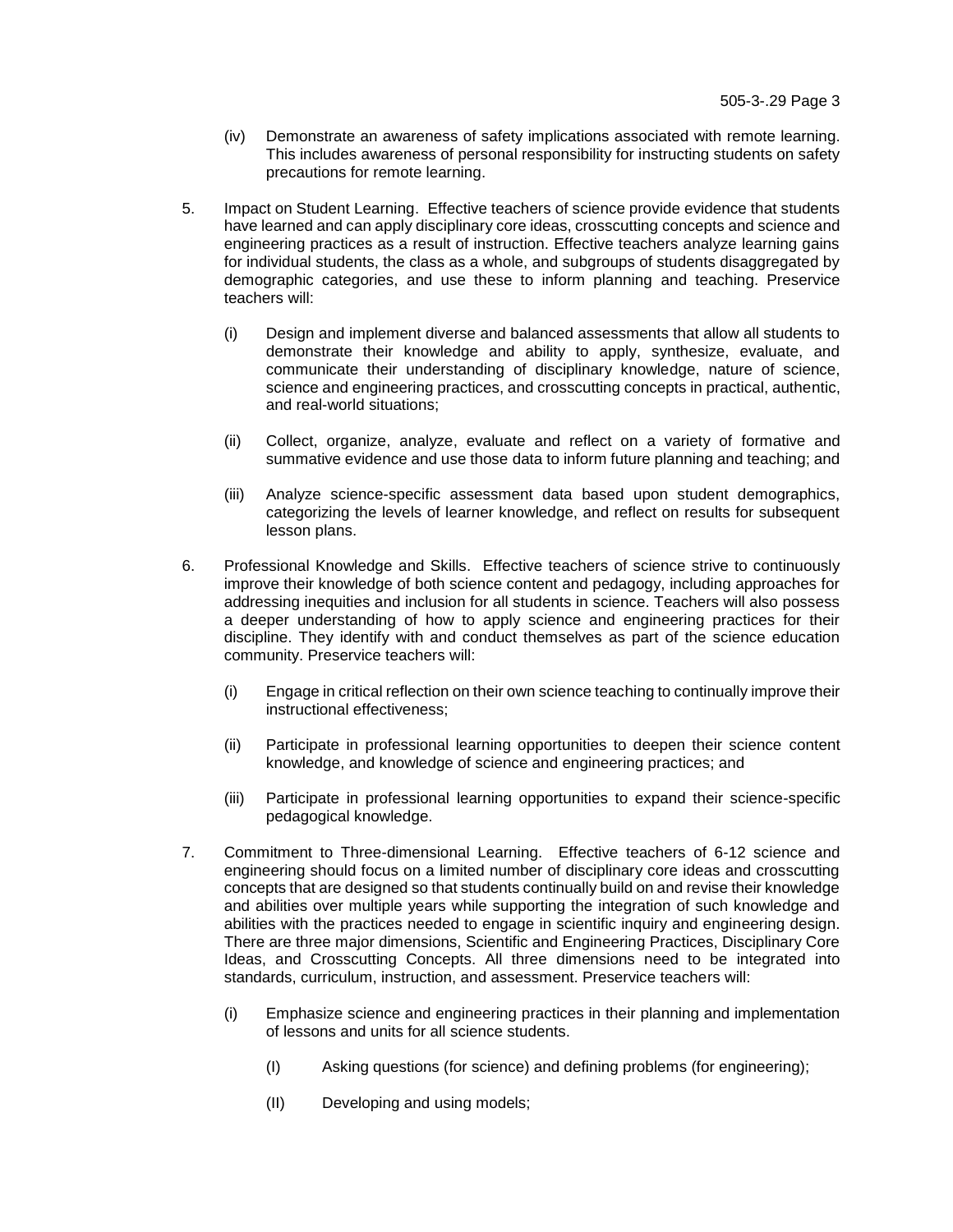- (III) Planning and carrying out investigations;
- (IV) Analyzing and interpreting data;
- (V) Using mathematics and computational thinking;
- (VI) Constructing explanations (for science) and designing solutions (for engineering);
- (VII) Engaging in argument from evidence; and
- (VIII) Obtaining, evaluating, and communicating information.
- (ii) Focus deeply on a limited number of Disciplinary Core Ideas within each major category of science disciplines.
	- (I) Life Sciences
		- I. From Molecules to Organisms: Structures and processes
			- A. Cell structure and function
			- B. Growth and development of organisms
			- C. Organization for matter and energy flow in organisms
			- D. Information processing
		- II. Ecosystems: Interactions, Energy, and Dynamics
			- A. Interdependent relationships in ecosystems
			- B. Cycles of matter and energy transfer in ecosystems
			- C. Ecosystem dynamics, functioning, and resilience
			- D. Social interactions and group behavior
		- III. Heredity: Inheritance and Variation of Traits
			- A. Inheritance of traits
			- B. Variation of traits
		- IV. Biological Evolution: Unity and Diversity
			- A. Evidence of common ancestry and diversity
			- B. Natural selection
			- C. Adaptation
			- D. Biodiversity and humans
	- (II) Chemistry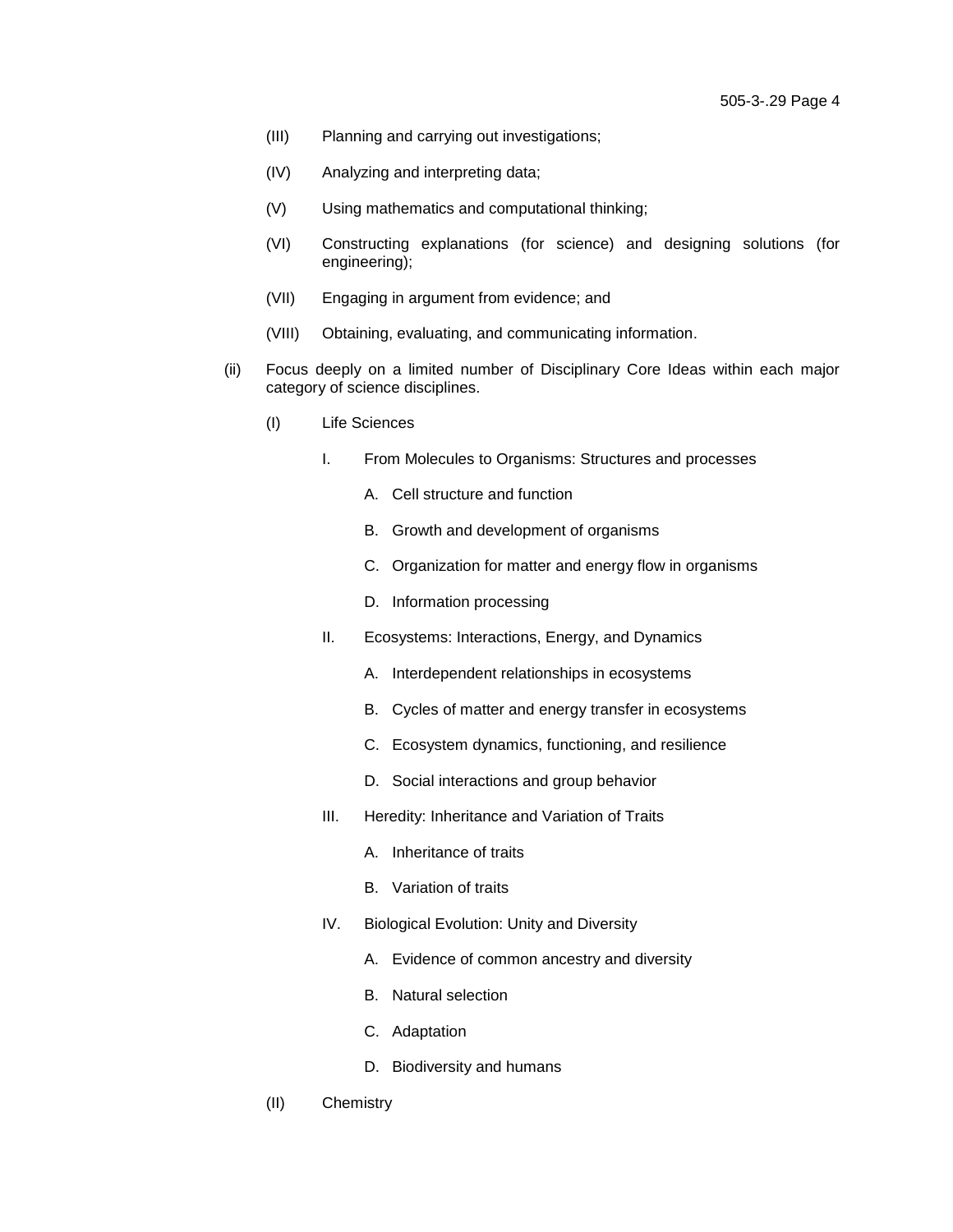- I. Matter and Its Interaction
	- A. Structure and properties of matter
	- B. Chemical reactions
	- C. Nuclear processes
	- D. Atomic bonding
	- E. Solutions
- II. Energy
	- A. Kinetic molecular theory
	- B. Conservation of energy and energy transfer
	- C. Electromagnetic radiation
- (III) Earth Space Science
	- I. Earth's Place in the Universe
		- A. The universe and its stars
		- B. Earth and the solar system
		- C. History of planet Earth
	- II. Earth's Systems
		- A. Earth materials and systems
		- B. Plate tectonics and large system interactions
		- C. The roles of water in Earth's surface processes
		- D. Weather and climate
		- E. Bio-geology
	- III. Earth and Human Activity
		- A. Natural resources
		- B. Natural hazards
		- C. Human impacts on Earth systems
		- D. Global climate change
- (IV) Physics
	- I. Matter and Its Interactions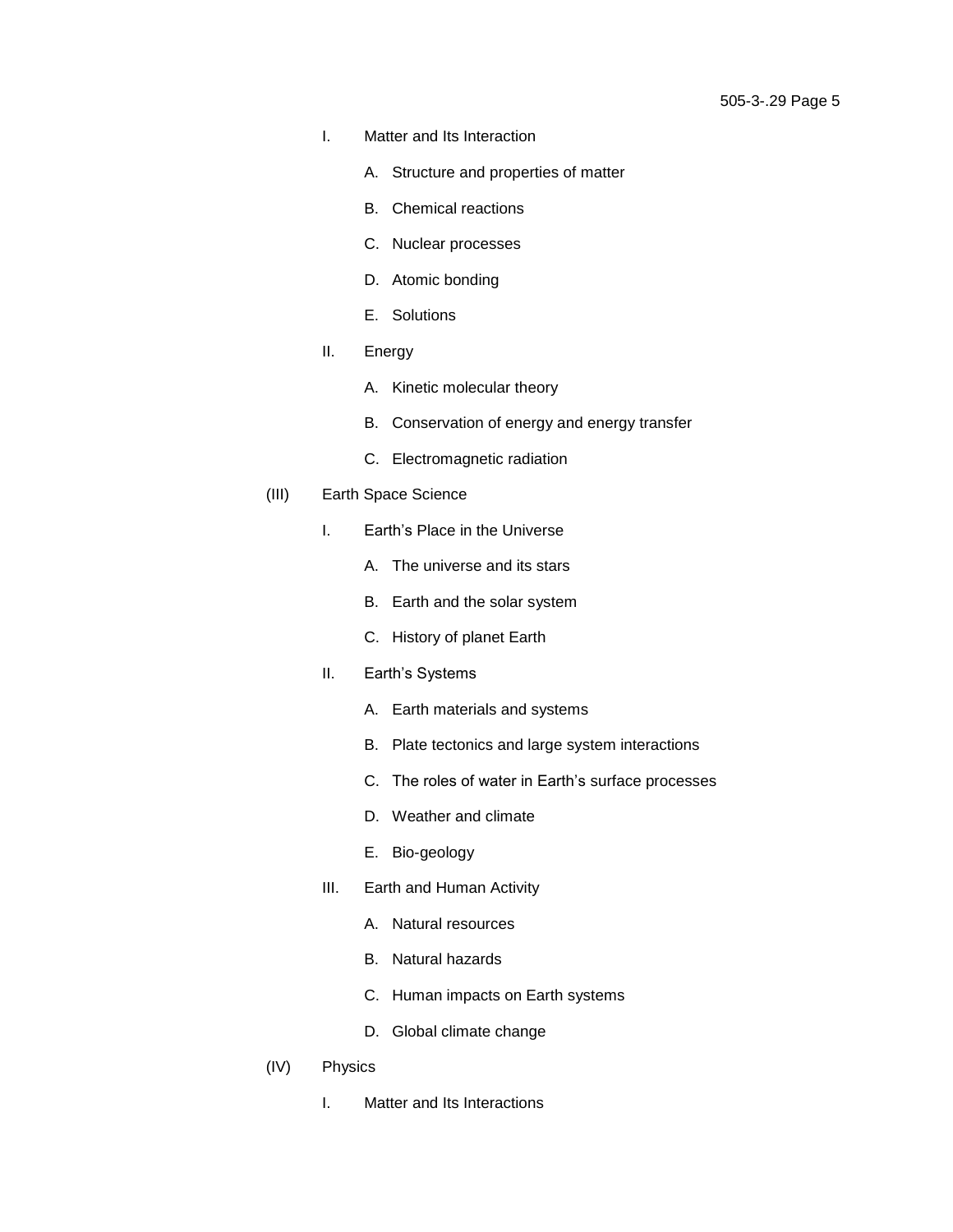- A. Nuclear processes
- II. Motion and Stability: Forces and Interactions
	- A. Forces and motion
	- B. Types of interactions
	- C. Stability and instability in physical systems
- III. Energy
	- A. Work-energy theorem
	- B. Conservation of energy and energy transfer
	- C. Relationship between energy and forces
	- D. Energy in chemical processes and everyday life
- IV. Waves and their applications in technologies for information transfer
	- A. Wave properties
	- B. Electromagnetic and mechanical waves
	- C. Information technologies and instrumentation
- (iii) Consistently bear in mind crosscutting concepts as a means to provide linkages between science disciplines across multiple grades.
	- (I) Patterns
	- (II) Cause and effect: Mechanism and explanation
	- (III) Scale, proportion, and quantity
	- (IV) Systems and system models
	- (V) Energy and matter: Flows, cycles, and conservation
	- (VI) Structure and function
	- (VII) Stability and change
- (b) Single-field Program Requirements. The program shall require a major or equivalent in one of the science areas listed in paragraph 7(ii). A major or equivalent shall be defined as a minimum of twenty-one semester hours of upper division content coursework that addresses the appropriate content area standards.
- (c) Dual-field Program Requirements. The program shall require a major or equivalent in two of the content areas listed in paragraph 7 (ii). A major or equivalent shall be defined as a minimum of twenty-one semester hours of upper division content coursework that addresses the appropriate content area standards.